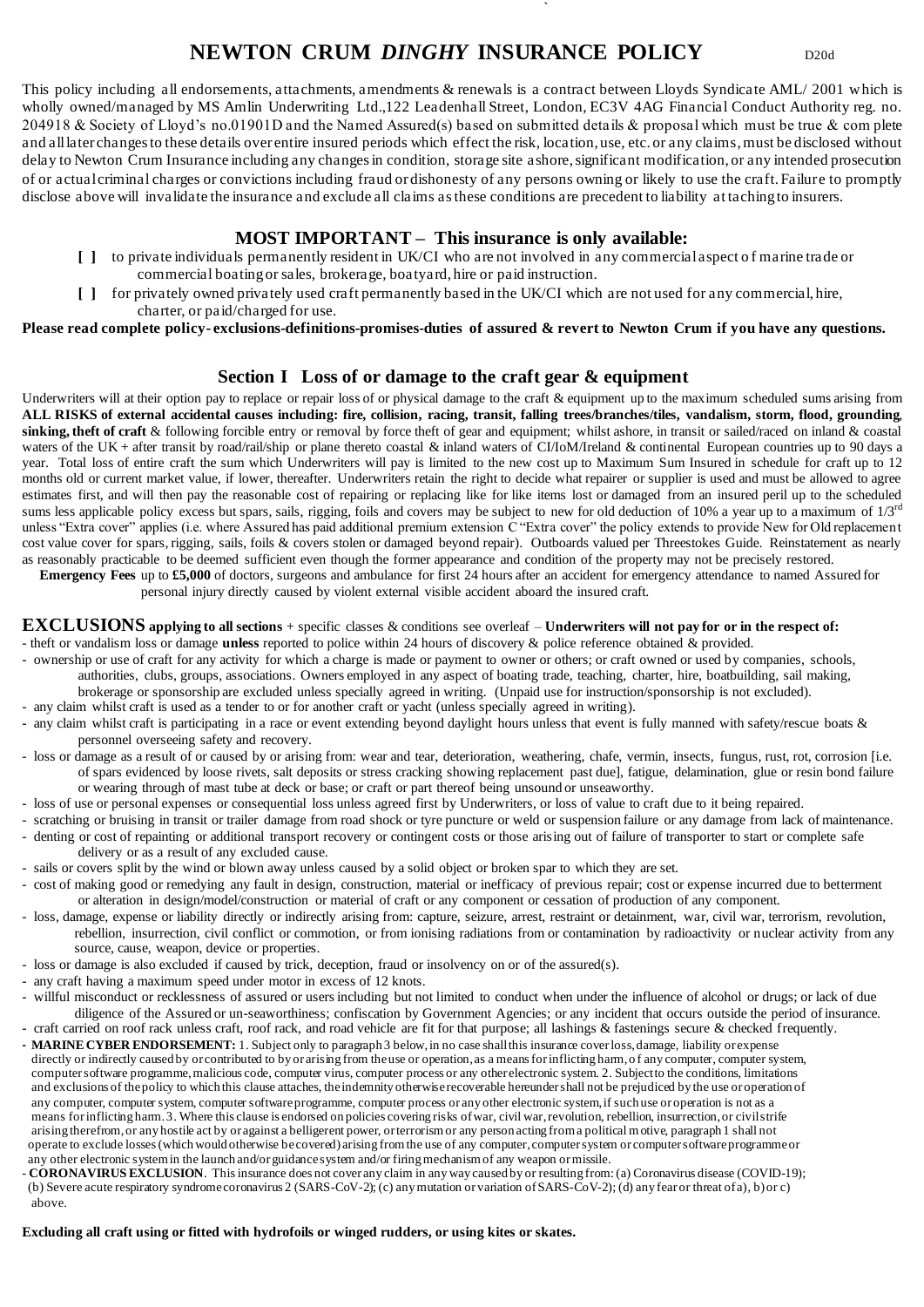**EXCLUDED LOCATIONS**: No insurance is provided to craft stored overnight (other than at private homes) at: \***ABERSOCH, Blackpool, Brancaster Staithe, Brighton, Broadstairs, East Lothian, Fairlop Water, Herne Bay, North Berwick, Pevensey Bay, Polly Steps, Royal Plymouth Corinthian Yacht Club, Seaford Coast, Whitstable &/or Tankerton Bay; or at Sailing Clubs: Broadstairs, Fairfield G&SC, North Herts East Beds SC,** 

**EXCEPT** as participant for the duration of their events where visiting craft are allocated safe secure monitored storage by host club. (See also Storage conditions below for certain other clubs).

\***ABERSOCH**participation in organized events allowed where storage monitored 24/7 & arrangements made to move craft to safety during predicted or existing high tides/gales, overnight **never stored** less than 15' above highest flood/storm high tide line experienced past 6 years - owner must check. **Scottish Islands** storage of craft unless such have ferry or bridge connection to mainland or local repairer facility available.

**MOORINGS**: **NO** insurance is provided for craft **left unattended afloat** (unattended meaning assured not close enough to keep it under constant visual observation so as to prevent un-authorised interference with it or theft or damage from weather or sea conditions).

**FLOOD – TIDAL SURGE** – **NO INSURANCE is provided** for loss or damage due to flood or washing away where craft left in area known to have flooded or tidal surged over past 5 years, enquiry must be made as ignorance is not a reasonable excuse.

### **Important Promises (warranties) & Conditions that must be complied with:**

#### **STORAGE**:

**Sails** & **unsecured gear & fittings + Daggerboards & rudder assemblies** for **Laser, Topper, Optimist & similar small dinghies** must be stored inside locked vehicle or locked building when left overnight – **never** left on or under boat.

**Hull/foils/spars/sails** must be permanently marked with class number or owner's postcode for theft/loss cover to be operative.

**Inflatables, Kayaks/Canoes/Rowboats** must, when unattended overnight, be stored only inside locked building, locked caravan or vehicle (or during day locked to roof rack which itself is locked to vehicle) & permanently marked with owner's post code, but kayaks/canoes & rowboats in secure fenced premises are OK if locked to permanent structure/tree/caravan with a "Kaya-Lok", "Abus Blaster/Millennio or Phantom" brand locking devices. Sailboards must be permanently marked with owner's postcode; board/sails/spars never left on roof rack that isn't itself locked to vehicle itself during

 day but overnight all items must be locked inside a vehicle, caravan or secure building and not left on car top even if locked thereto. **Trailers** must be wheel-clamp locked or stored in locked building or secure home storage & must also be marked with boat number + postcode.

**Outboard** must be locked to transom of craft if left unattended at all, but overnight must be stored inside locked vehicle or locked building **not** left on transom of dinghy. Serial number must be provided in event of theft or loss, otherwise no claim will be accepted.

**Trolley** must be marked with class and name of boat or owner's postcode.

**Craft** other than sailboards/kayaks/canoes & rowboats left unattended overnight must be stored at home or inside locked building or in a designated club or allocated compound that is known to have been safe over past 5 years from flood or tidal surge, your craft must be stored at least 3m above all previous flood or surge/storm high tide marks.

**TIE DOWN – LOCK DOWN**. Craft left unattended overnight **MUST THEMSELVES** be firmly secured to ground stakes/anchorage capable of withstanding all wind & saturation conditions on BOTH SIDES in addition to chocks & checked not less than once a month + when storm/severe weather warnings given. Craft kept in approved areas but on racks, piers or jetties which public can access must in addition be padlocked down thereto.

**HIGHCLIFFE, MUDEFORD & CHRISTCHURCH** storage must be within the paid for club or council allocated dinghy parks (or at private home), never on mooring or any area where craft floats at high springs. Theft cover is excluded for craft, trailer & trolley left unattended unless they are permanently I.D. marked & the trailer is permanently secured by a WHEEL CLAMP LOCK, no other type is acceptable.

**CLUBS & secure storage in TIDAL locations** - It is a condition (warranty) that the craft is not left on the beach at any point lower than the highest high spring/storm or surge tide mark experienced over the past 5 years.

**TEWKESBURY** SAILING CLUB special condition loss or damage due to flooding is excluded if the owner has not moved his craft to safety where authorities or club have given flood warnings for that area the owner stores his craft. It is up to owner to frequently check this where conditions are forecast.

## **Additional EXCLUSIONS** applicable to specific **CLASSES, MAKES & TYPES OF CRAFT**

**~ GP14, 505, ENTERPRISE** and similar shroud supported masted craft built pre - 1982 are not covered for loss or damage IF caused by pulling out of shroud anchorage or block especially due to failure of screws or fixings or of the wood backing itself; nor from grp hull and deck bonding failure.

**~ 420** breakage of KAPPA section masts, or chain plate/hull moulding or bonding failure in craft outside makers guarantee period.

**~ SOLO** Proctor C section masts unless collar and chocks fitted to prevent failure.

- **~ LASER** failure of bonding between hull & deck or mast socket base or top or tube wear or bonding failure is excluded as is rudder loss unless safety line attached to hull to retrieve when rudder clip fails or alternatively clevis pin inserted in hole in pintle after attaching rudder.
- ~ **TOPPER** mast socket damage or failure due to wear or deterioration is excluded as is rudder loss unless safety recovery line fitted.
- ~ **RS400** wear & tear failure of shroud anchorage/backing plates/wood stiffener not remedied once hairline cracks, crazing, softness evident.
- **~ RS FEVA** mast socket must frequently be checked to prevent known wear problem as wear & tear is excluded.
- **~ RS TERA** hulls with sail numbers pre 1,000 produced by Rototek are not covered against mast socket/step failure**.**
- **~ OUTBOARD** excluding cover to or use of outboards in excess of **6** horsepower (unless specially agreed) or claims where serial number isn't provided.
- **~ CANOES, ROW BOATS/KAYAKS** excluding craft over 19', rowing skiffs/sculls, coxed craft or white water or sea surfing use.
- ~ **INFLATABLE** hull(s) are not covered for puncture repair nor degradation of the hull material.
- **~ SAILBOARDS** excluding: wave/kite/skate boards or breakage of board from contact with water alone or scratching, wear, defacing of graphics-decals.

### **SECTION II LIABILITY to others + Law costs & removal of wreck**

Underwriters will indemnify the Assured in respect of claims which the Assured shall by reason of interest in the insured craft not otherwise excluded become legally liable to pay and shall pay including law costs for defence agreed in advance. The indemnity payable in respect of any one accident or series of accidents arising out of the same event shall be limited to £5,000,000 maximum all inclusive. All authorised borrowers of craft  $\&$ /or crew automatically become additional named assureds whilst on or about the insured craft. Moorings themselves are not covered by this policy.

Underwriters will, subject to prior agreement, indemnify up to £1,000,000 for expenses properly incurred by the Assured in connection with Official Inquiries, Coroner's Inquests including settling or defending such claims and for the cost of any necessary attempted or actual raising, removal or destruction of the wreck of the craft or pollution claims arising from an insured peril accidental cause and incurred with the prior consent of Underwriters so long as craft had been fully & properly maintained including at least every 30 days inspection of storage site ashore, bilges and general safety of craft and all promises [warranties] & conditions of this policy having first been fully complied with on an ongoing basis with no excluded use or major non-disclosure of change of details having occurred.

This policy does not confer any enforceable rights to any third party notwithstanding the provision of the Contracts (Rights of Third Parties) Act 1999.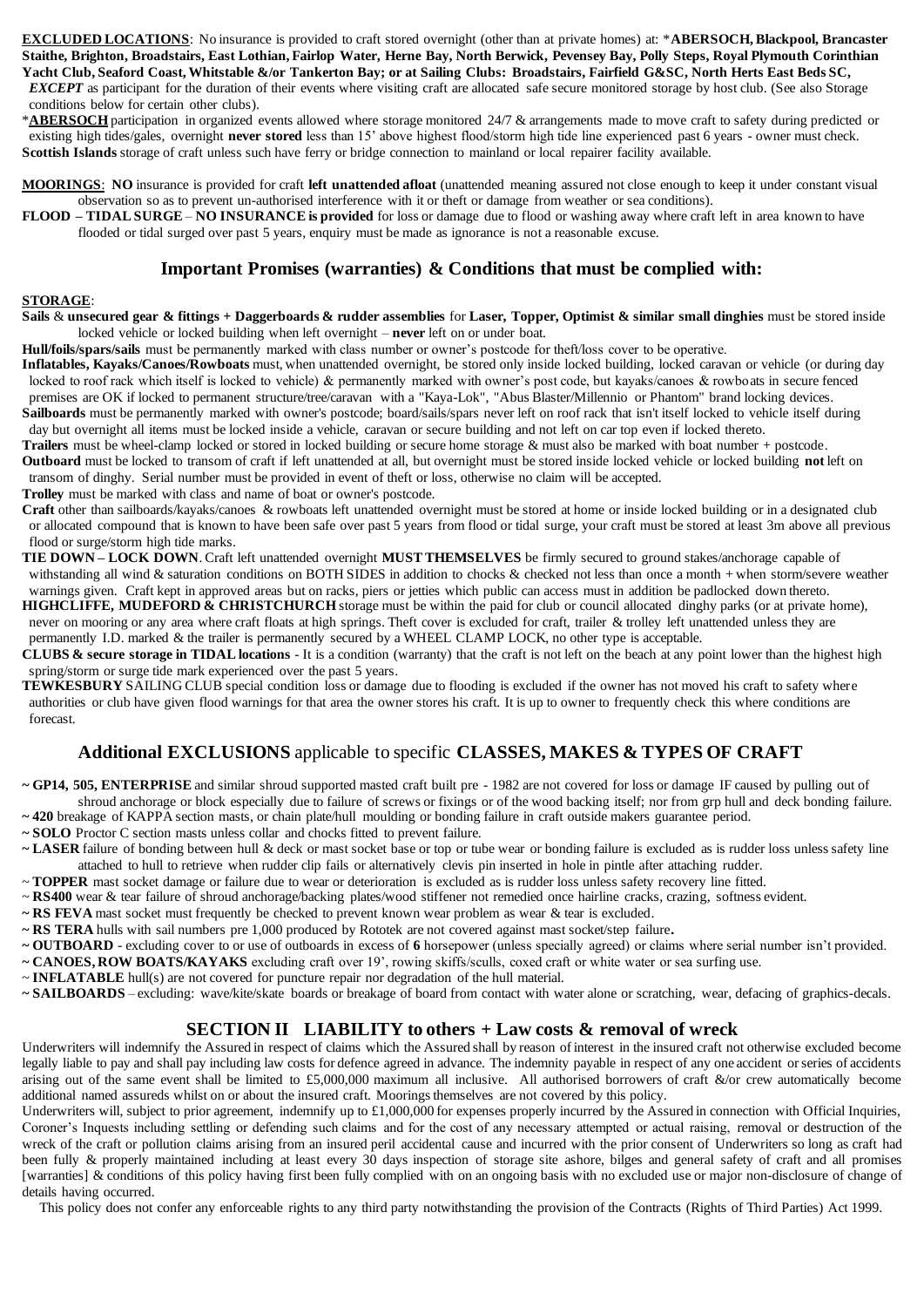#### **EXCLUSIONS applicable to SECTION II:**

Excluding liability from transit of the craft in/on any mechanically propelled vehicle, drone, watercraft or conveyance or arising under circumstances where any road traffic or motor vehicle legislation would apply. (Note - when on or towed behind a vehicle liability to others must be insured by the vehicle's insurers). Excluding liability to assured or any other owner of the insured property or Assured's property or property in the care custody or control of the Assured. Excluding also any claim arising directly or indirectly from any accident to or illness of workmen or any other person employed in any capacity whatsoever by the Assured (or any other person to whom the protection of this insurance is afforded) in, on, about, or in connection with the craft. Excluding punitive or exemplary damages. Excluding claims arising out of un-seaworthiness of craft, gear or equipment or from Kite-boarding, Skateboarding or use of drones.

#### **CONDITIONS PROMISES (warranties) owner must comply with + definitions.**

- **MAINTENANCE –** Assured **must** inspect craft not less than once a month throughout the year to check all including that cover in place, hull bailed out, tying down secure. Maintenance & renewal must be continuous including rigging, shackles, chain plates checked before each sail, spars checked for signs of stress cracking or corrosion especially where rivets attach dissimilar metals and if such found or rivets loose or wood rot or softness or glue line separation found, such items must be renewed. Sail batten pockets repaired where starting to fray or wear through. Chain plates & rigging attachment blocks and attachment points to hull/deck must be frequently checked to determine sound and well fixed and attached with no hull stress cracking. Also mast sockets must be frequently checked throughout for chafe, wear at bottom, cracking and repaired/reinforced where found wanting.
- **LOANING -** This policy extends to also cover loan of craft to family & friends where enquiry has first determined they do not have record of boating losses or claims (if they do, contact Newton Crum for terms) & owner is satisfied they have had adequate instruction & experience to manage craft in complete safety. Note that no hire fee or charge may be made or paid for any loan. While the craft is on loan all users become additional named Assureds & except for Assured's immediate family, the policy excess is doubled during all such periods of loan. Note that this extension is subject first to the application of ALL exclusions  $\&$  warranties  $\&$  conditions applying at all times.
- **BUOYANCY – It is required that** one aid per crew member must be made available and crew requested to wear such.
- **DISCLOSURE & MIS-STATEMENT - If this policy or any renewal has been obtained through omission to state any material fact, claims or through mis-statement by Assured or if any claim shall contain any untruth/suppression of fact or exaggeration, this policy and any renewal thereof is null and void and all benefits and rights forfeited.**
- **You must tell Newton Crum of any changes** which affect your policy which have occurred at any time since original details provided for quotation & policy production. If you are not sure what facts are relevant just phone 01702 710041 to speak to our staff who hold your full file details. **PROPOSAL FORM** assured(s) must complete truthfully & fully with all known information & disclosure kept up to date while insured.
- **DUE OBSERVANCE & FULFILLMENT** of the terms, conditions & promises (warranties) by the Assured is a condition precedent to any liability to provide indemnity under this policy which is subject to the Marine Insurance Act 1906 and to the Consumer Insurance (Disclosure & Representations) Act 2012.
- **CLAIM CO-OPERATION** the Assured shall render to the Underwriters all possible aid in obtaining information and evidence should they take proceedings in the name of the Assured at their own expense to recover compensation or secure indemnity from third party.
- **CLAIM INSTRUCTION -** yellow sheet explaining what you must do if accident/theft occurs important you read it now.
- **CRAFT** means the boat and its fixed gear and equipment such as usually included in the 2<sup>nd</sup> hand sale, but not personal effects.

**CRUISING RANGE** is the maximum permissible range/countries & areas the craft may be used in.

- **EXCESS -** is the first portion of every claim other than total loss of entire outfit the Assured must pay. The excess for sailboards over 5 years old & dinghies over 8 may be doubled for age. The excess is (further) doubled for claims arising outside the UK & may be doubled where two or more unrelated owners separately use the craft.
- **PERSONAL EFFECTS -** Where premium paid for this extension it covers the Assured's own clothing, waterproofs, buoyancy, camera, watch, spectacles, kit bag, tools & toolbox etc. EXCLUDING, however consumable items, cash, credit cards, cycles, fishing gear or any electrical telephonic or computing devices or self-propelled devices or drones. Excluding loss arising out of damp or theft unless items within locked vehicle, caravan, building or within secure boat clubhouse.
- **REPAIRS & REPLACEMENTS -** obtain advice from us first, quotations may be obtained without delay but do not proceed until insurers have confirmed acceptance of the quotation(s) or alternatives. Failure to adhere to this may void your claim. **All damage must be retained for inspection. OTHER INSURANCE -** This insurance shall in all cases act as excess cover, not co-insurance or primary cover to any other insurance.

**EXCLUSIONS –** those items, causes, persons & situations the policy does not provide insurance for or against.

**CANCELLATION:** When boat is sold/ownership transferred cover will cease automatically from date of sale or change. If assured taking out new or continuing other insurance or introducing new owner, a special refund credit may be provided. If premium payment fails to clear the policy or renewal automatically becomes void retrospectively. Cancellation by assured effective from date Newton Crum receives confirmed instruction or any date thereafter. If no claim has been paid or is outstanding a refund of the premium & tax portion only will be made on our pro-rata based scale where insurance has been maintained for over 12 months, otherwise calculated at 50% where policy has run for less than 30 days, 25% up to 60 days, nil thereafter. No payment will be made if the return premium due is under £8. Underwriters may cancel by giving 10 days notice to assured's last known address, return premium on pro-rata basis. Note the documentation fee is separate & fully earned at inception and does not form part of the premium & tax component.

**COOLING OFF PERIOD**. If this cover does not meet your needs you may return this policy & schedule to Newton Crum within 14 days of receipt of the documents and we will give you a full refund of premium & tax paid so long as no claim has been made nor is outstanding.

- **POLICY, ENDORSEMENTS, ATTACHMENTS & ENCLOSURES** all form part of contract, the schedule details the items covered but where blank are not insured. Sums insured = maximum sums that will be paid. **Exclusions = items, persons & situations the policy does not cover. Promises (warranties) & Conditions are those obligations the Assured must fulfil &/or comply with as a prime & absolute prior condition for the insurance to be valid. Non-compliance in full to these voids the policy &/or excludes all claims.**
- **DATA PROTECTION** We comply with Data Protection legislation in our need to process your personal (including sensitive) data & it is only on this basis we agree to act as fully explained on www.newtoncrum.com Privacy and Cookies policies which you can print out in full or phone/write for a paper copy. You have a right to see certain personal information we hold by contacting the Data Controller as explained in full on this Privacy policy page.
- LAW & JURISDICTION this policy is subject to English Law & the English Court has exclusive jurisdiction over any dispute arising. **RENEWALS -** We use our best endeavours to contact you to ask if you wish to renew but no insurance will be renewed or extended without your prior instruction.
- **COMPLAINTS -** We sincerely hope you will never need to complain but should you feel that necessary we have a simple complaints procedure. First put details of your complaint by email (contact@newtoncrum.com), or post to 'Complaints Manager' at the address you have been dealing with (or by phone) and it will be replied to within 2 working days. If you are not satisfied with that reply, please state the reasons with a request for a Director to reply within 3 working days. If still unable to resolve the situation & you wish to make a formal complaint you can do so at any time by referring the matter to Complaints & Advisory Department, Lloyd's, Fidentia House, Walter Burke Way, Chatham Maritime, Chatham, Kent, ME4 4RN or Tel: 020 7327 5693 or complaints@lloyds.com. If they are unable to resolve your complaint it may be possible for you to refer then to the Financial Ombudsman Services, details of which will be supplied at appropriate time – note, the FOS requires that you have first provided us with the opportunity to resolve the complaint previously.